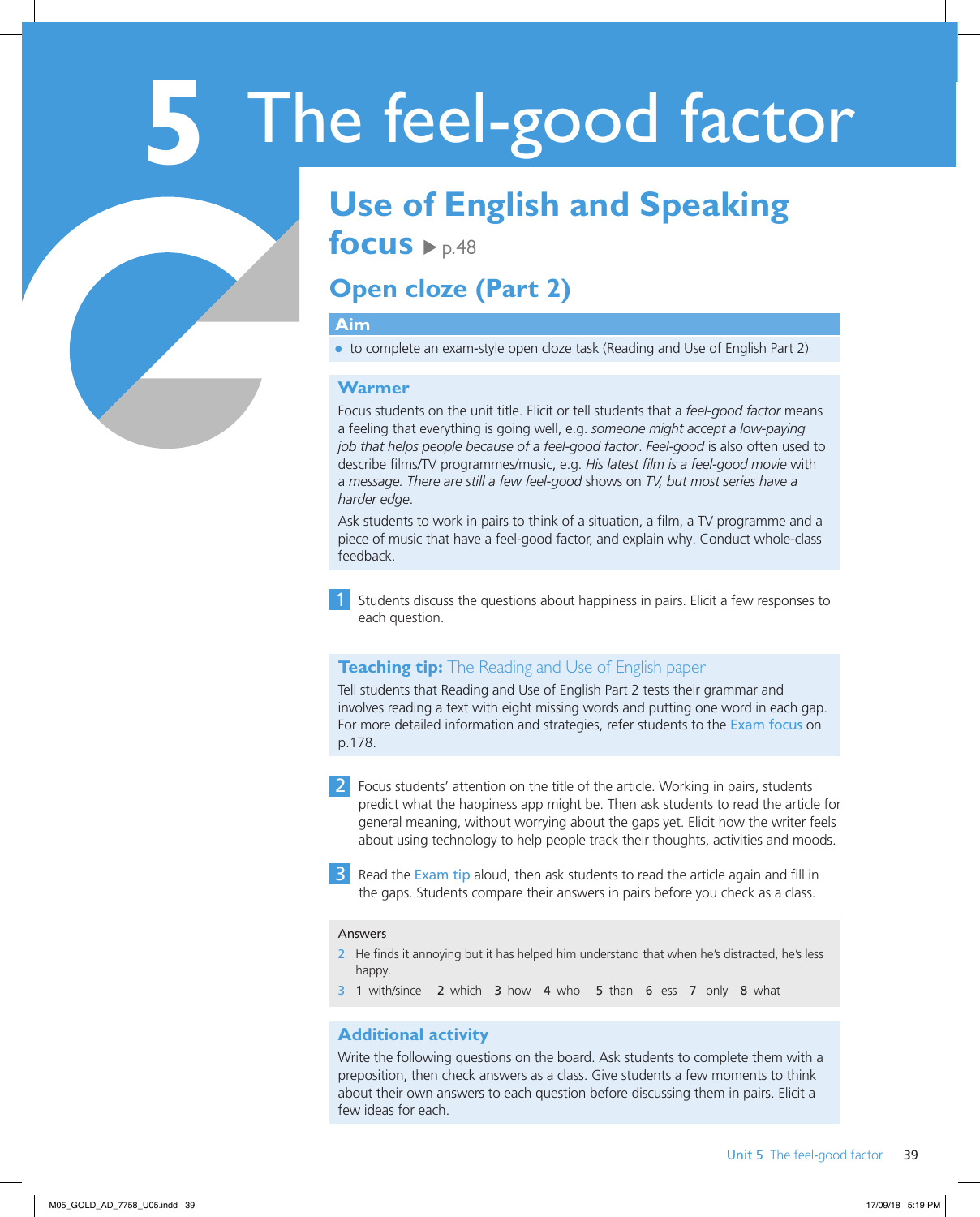- *1 Do you have any particular strategies you rely* *to put you in a good mood?*
- 2 Would you consider signing up \_\_\_\_\_\_ a study like the *one in the article?*
- *3 Do you think you are conscious your feelings most of the time?*
- *4 Are you able to focus**what you're doing or are you easily distracted?*
- Answers: 1 on 2 for 3 of 4 on

**ADDITIONAL PRACTICE** | **Maximiser** p.34, Use of English | **MEL** Unit 5, Use of English | **MEL** Extra practice, Use of English 2: Singular or plural?

### **Long turn (Part 2)**

speculating (1)

#### **Aim**

- to use a range of expressions to speculate in an examstyle speaking task (Speaking Part 2)
- 4 Ask students what they remember about Speaking Part 2. Refer them to the Exam focus on p.183 to check their ideas. Then read the Exam tip aloud. Read through the expressions in the box with the class. Then ask students to discuss the questions and pictures using the expressions.
- 5 Play the recording and elicit which things in the list the examiner does *not* ask the candidate to do.
- 6 Students complete the activity in pairs. After the activity, Student B should tell Student A which phrases they used. Students then swap roles. To extend with strong students, tell Student A to close their book or not look at the phrases during the task.
- 7 Play the recording and elicit what the candidate has to do. Students discuss the question with their partner.
- 8 Tell students that they are going to do another exam task. Students work in pairs and do the tasks on p.136 and p.140.

#### Answers

- 5 1, 3, 5, 6
- 7 The candidate needs to answer the question: *Which group of people do you think looks happiest? Why?*

#### **Additional activity**

Ask students to look at the pictures on p.21 and p.33. In pairs, they speculate about what the people are talking about using the phrases from Activity 4. Elicit some ideas. Then ask students to select some other pictures of people from the book and, in their pairs, speculate what the people were thinking about when the picture was taken.

#### **MyEnglishLab tip:** Customisable attempt number

The number of attempts students have on each MyEnglishLab exercise is customisable so that you can either set attempts to one or allow unlimited attempts, or anything in between.

**ADDITIONAL PRACTICE** | **Maximiser** p.35, Speaking | **MEL** Unit 5, Speaking | **MEL** Extra practice, Speaking 6: Giving reasons for speculation in Part 2

### **Listening focus**  $\rho$ <sub>p.50</sub>

 $\blacksquare$  Put students into pairs to discuss the questions then conduct whole-class feedback.

### **Multiple choice (Part 3)**

#### **Aim**

- to complete an exam-style multiple-choice task (Listening Part 3)
- 2 Refer students to the Exam focus on p.182 for a review of exam strategies for this task. Ask students to underline the key words in Activity 4, question 1.
- 3 Play the recording. Elicit the answers to the questions.
- $\overline{4}$  Give students a minute to underline key words in questions 2–6. Elicit some possible paraphrases for the key words, then play the recording. Read the Exam tip aloud. Play the recording a second time and then elicit the answers.
- 5 Students complete the activity then compare in pairs before checking as a class.
- 6 Elicit how much  $\epsilon$ 20 is in your local currency. Give students a few minutes to discuss the questions in pairs then conduct whole-class feedback.

#### Answers

- 2 1 What is Donna's attitude towards research into the relationship between money and happiness?
	- A It has given her a good understanding of the issue.
	- B It raises more questions than it answers.
	- C It is not relevant to the questions she wants to address.
	- D It falls outside her area of expertise.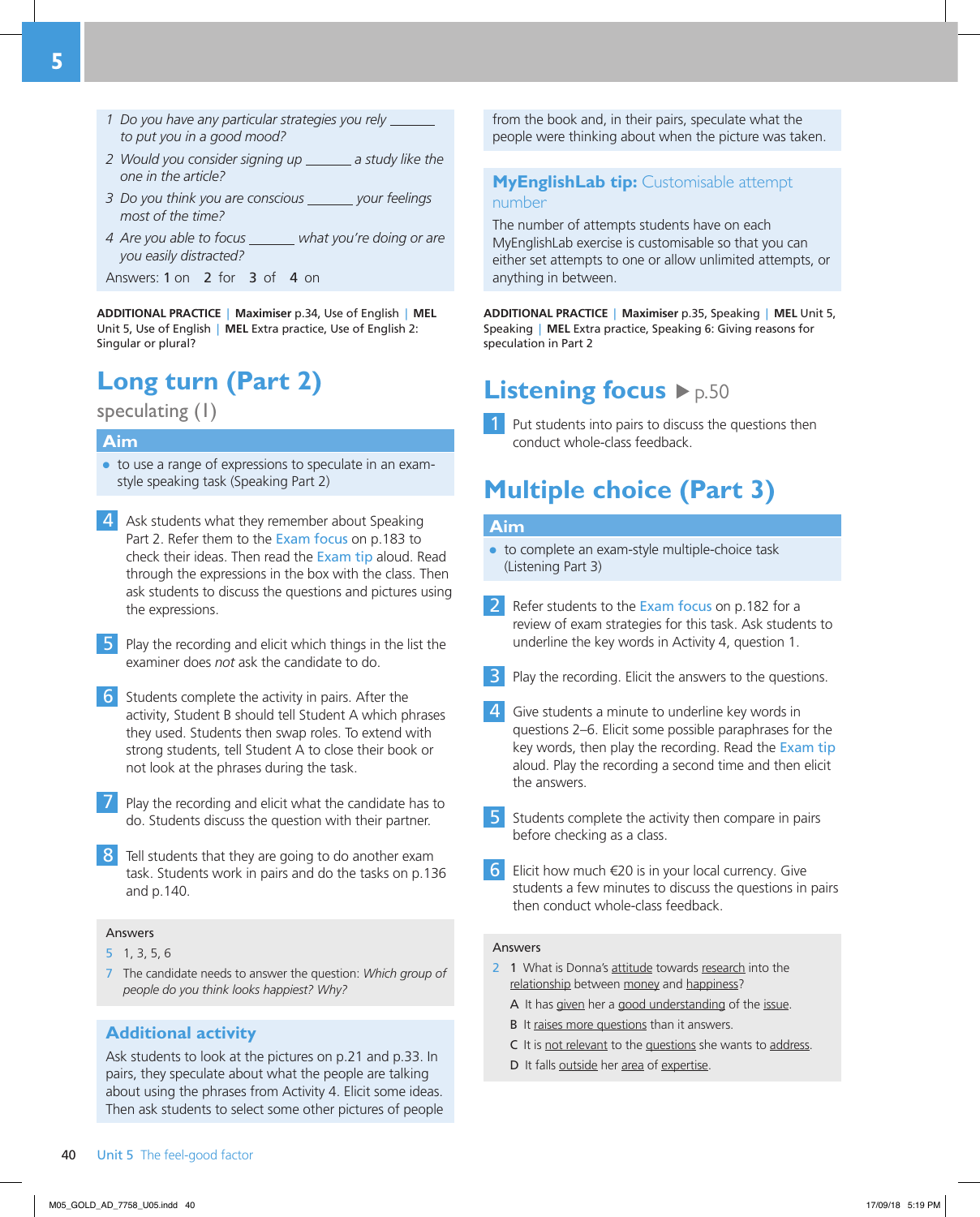$3 \quad 1$  research = studies; given a good understanding = tells me very clearly; money = income  $2A$ 4 2 B 3 C 4 B 5 C 6 D 5 1 A 2 C 3 F 4 D 5 E 6 B

**ADDITIONAL PRACTICE** | **Maximiser** p.35, Listening | **MEL** Unit 5, Listening | **MEL** Extra practice, Listening 6: Listening for detail

### **Grammar focus**  $\rho_{p,51}$

#### **Warmer**

Tell students that you have a friend who is feeling a bit stressed and low at the moment. Your friend has asked your advice on what activities to improve well-being. What steps or activities would you recommend?

Students discuss the question in pairs then conduct whole-class feedback.

Ask students to read the extract and then elicit the reviewer's impression. Check students understand the meaning of *misanthrope* (someone who does not like other people and prefers to be alone), *cynicism*  (not willing to believe that people have good, honest, or sincere reasons for doing something) and *misgiving* (a feeling of doubt or fear about what might happen or about whether something is right.)

2 Students discuss the question in pairs. Elicit a few responses as a class.

#### **Answer**

1 very positive

#### **Additional activity**

Ask students to discuss these questions in pairs:

- *Have you tried any of these activities from the article? meditation, eating foods high in serotonin, aerobic exercise, sun lamp, pet patting*
- *How effective do you think they would be in improving someone's well-being?*

### **Substitution and ellipsis**

#### **Aim**

● to review the use of substitution and ellipsis

Refer students to the Grammar reference section on substitution and ellipsis on p.155. Ask students to read the notes and complete the exercise on p.156.

#### Grammar reference answers

- 1 Neither
- 2 one
- 3 not
- $4$  so
- 5 some, it
- 6 do that
- 7 there
- 8 Nor

**3** Focus students' attention on the first underlined word in the review (*it*) and elicit what it refers to (reading the book). Tell students that this is called *substitution* and is used to avoid repetition of words. Students work out what each of the other underlined words/phrases refer to. Check answers as a class.

 $\overline{4}$  Look at the first instance of  $\uparrow$  in the article. Read the surrounding sentence aloud and elicit which words have been omitted (*it took me*). Tell students that this is called *ellipsis.* Like *substitution*, it is used to avoid repetition. Read the Language tip aloud.

#### **Cultural note**

In the UK, a common informal way of saying *How are you?* uses ellipsis:

- *A: [Are you] All right?*
- *B: [I'm] All right, thanks. [How are] You?*
- 5 Students work in pairs to complete the activity. Check as a class.
- 6 Students complete the sentences, then compare answers in pairs before you check as a class.

#### **Additional activity**

Write the following sentences on the board or read them aloud one by one. Ask students to discuss in pairs which words or phrases have been left out in these sentences. Then elicit answers as a class.

- *1 She was tired but (*h*) happy.*
- *2 Bring along as many friends as you want (*h*).*
- *3 Dan can't make it next weekend. He sent me an email explaining why (*h*).*
- *4 They didn't have any yellow sheets. Only pink (*h*).*
- *5 That's Bill's bike. This is Kim's (*h*).*
- *6 She promised she would write but she hasn't (*h*).*

Answers: 1 she was 2 to bring 3 he can't make it next weekend 4 sheets 5 bike 6 written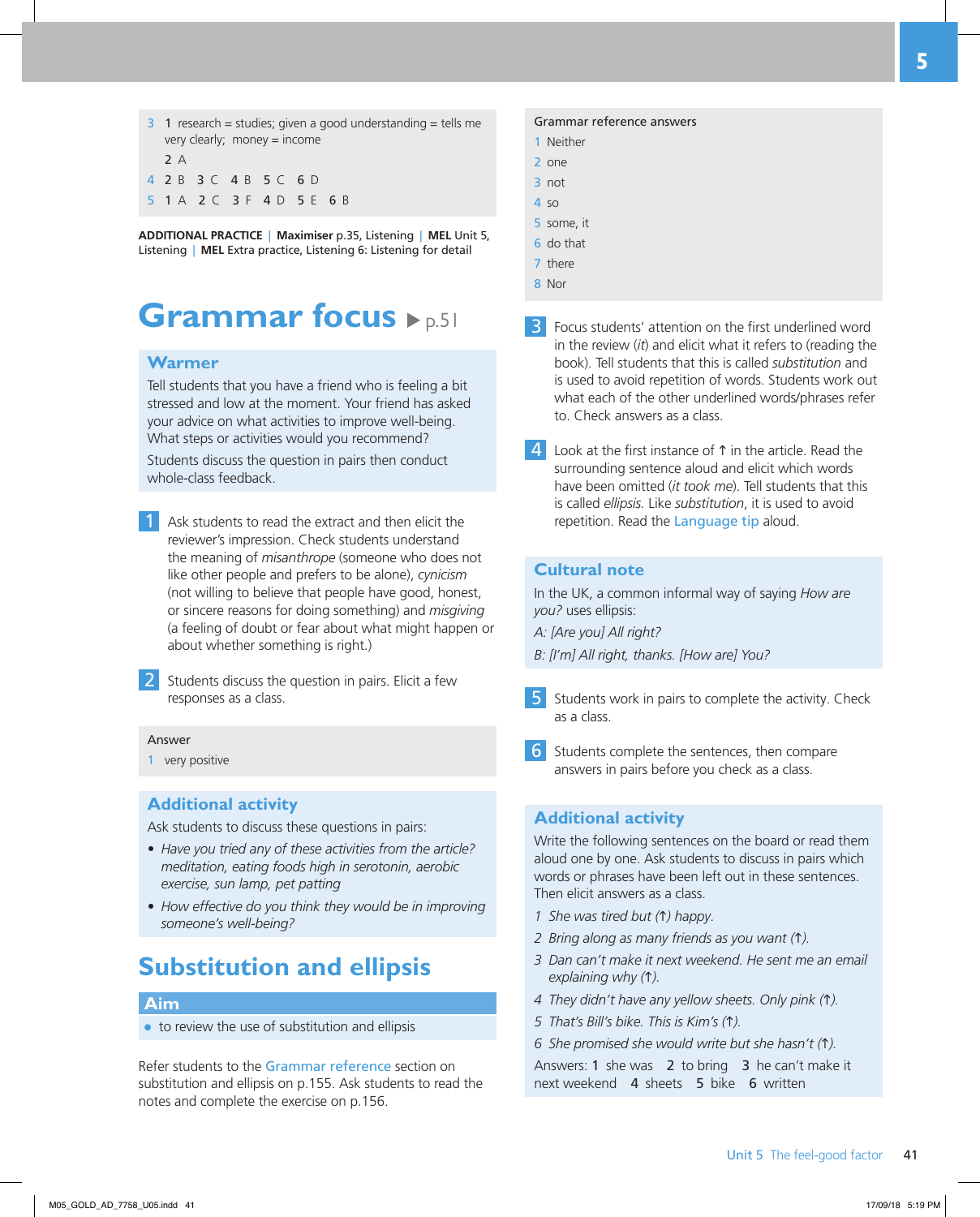#### **Additional activity**

Students work in pairs. They choose one of the pairs of sentences in Activity 6 as the first part of a conversation and try to continue it. Encourage them to use more examples of ellipsis. Invite a few pairs to share one of their conversations with the class.

#### **Answer**

- 3 1 reading the book 5 the book 6 suggestions 7 (really hot) chillies 11 hardened misanthropes 13 it won't make them purr with contentment 14 dogs
- 4 2 it took me 3 ways 4 I'm 8 Are you having/Do you have 9 it will do it 10 of us/vou 12 that it
- 5 My friend Susan wanted me to buy her a book for her birthday but I couldn't find the one that she wanted in our local bookshop, so I got her another one that I found there instead of the one she had asked for.
- 6 1 do 2 there 3 so 4 one 5 It 6 not 7 either 8 That

**ADDITIONAL PRACTICE** | **Maximiser** p.38, Grammar | **MEL** Unit 5, Grammar | **MEL** Extra practice, Use of English 18: Understanding the whole text | **Active Teach** Extra activity Grammar Focus 1

### **Reading focus**  $\blacktriangleright$  p.52 **Multiple matching (Part 8)**

#### **Aims**

- to complete an exam-style multiple matching task (Reading and Use of English Part 8)
- to practise working out meaning from context
- Students discuss the questions in pairs. Elicit a few responses for each. Ask students what they remember about Part 8, Multiple matching. Refer them to the Exam focus on p.180 to check their ideas.
- 2 Give students about three minutes to read the article quickly and match the topics with the sections. Check answers as a class.
- **3** Focus students' attention on question 1 in the exam task and ask students to find the words/phrases that correspond to the underlined words.
- 4 Give students about ten minutes to underline key words in questions 2–10 and to choose the sections that correspond to each. Read the Exam tip aloud, then ask students to check their answers to questions 6 and 10. Students compare answers in pairs, then check as a class. When checking answers, elicit the sentences in the text that say the same things in different words for questions 6 and 10.

#### Answers

#### 2 1 B 2 A 3 D 4 C 5 E

- 3 1 E 'Find out how things are done. Otherwise you'll be putting yourself under a lot of unnecessary stress. That's what happened to me so I learnt to ask questions – the hard way!'
- 4 2 D 'To be able to reply to these people individually gives you the sense that you are actually making a difference.'

3 A 'I've been asked to stay on and be paid for it! Had I not been, I would have been a bit surprised ...'

4 B 'It might seem exploitative but, in fashion ..., you have to show your willingness to work hard and for free. If you don't, others will be only too happy to take your place.'

5 A 'To avoid burn out, interns need time off and a bit of work–life balance.'

6 B 'but the build-up to Fashion Week will mean we'll really have our noses to grindstone and will be expected to work much longer hours.'

7 C 'friends are buying houses and have cars and go on holidays. But I never feel I missed out because I'm making a real contribution.'

8 D 'A lot of incredibly able people are closed off from the opportunity of an internship in parliament because they can't afford to travel or live in London.'

9 E 'Contrary to my expectations, luck was on my side and I found a job as a seamstress.'

10 C 'If I was 35 and still working unpaid I would think, 'What am I doing?'

- 5 Students find the words and phrases that match meanings 1–7, then compare answers in pairs before you check as a class.
- 6 Students complete the sentences with the correct forms of words and phrases from Activity 5. They then compare answers in pairs before you check as a class.
- 7 Ask students to find the underlined phrases in the text and deduce the meaning. Elicit the meaning of each. (*Keep your nose to the grindstone* = to work very hard, without stopping to rest; *a real slave driver* = someone who makes people work very hard – used in a disapproving or humorous way; *get a foot on the career ladder* = get your first opportunity in your chosen field.) Give students a moment to consider their answers before sharing in pairs. Conduct whole-class feedback.

#### **Answers**

- 5 1 commute 2 come to terms with came in handy
	- 4 build-up 5 devoting 6 taken on 7 set up
- 6 1 come to terms with 2 come in handy
	- 3 devotes/devoted 4 Commuting
	- 5 building up 6 Setting up 7 take on

**ADDITIONAL PRACTICE** | **Maximiser** p.36, Reading | **MEL** Unit 5, Reading | **MEL** Extra practice, Reading 8: Unfamiliar words B | **Active Teach** Reading Focus – matching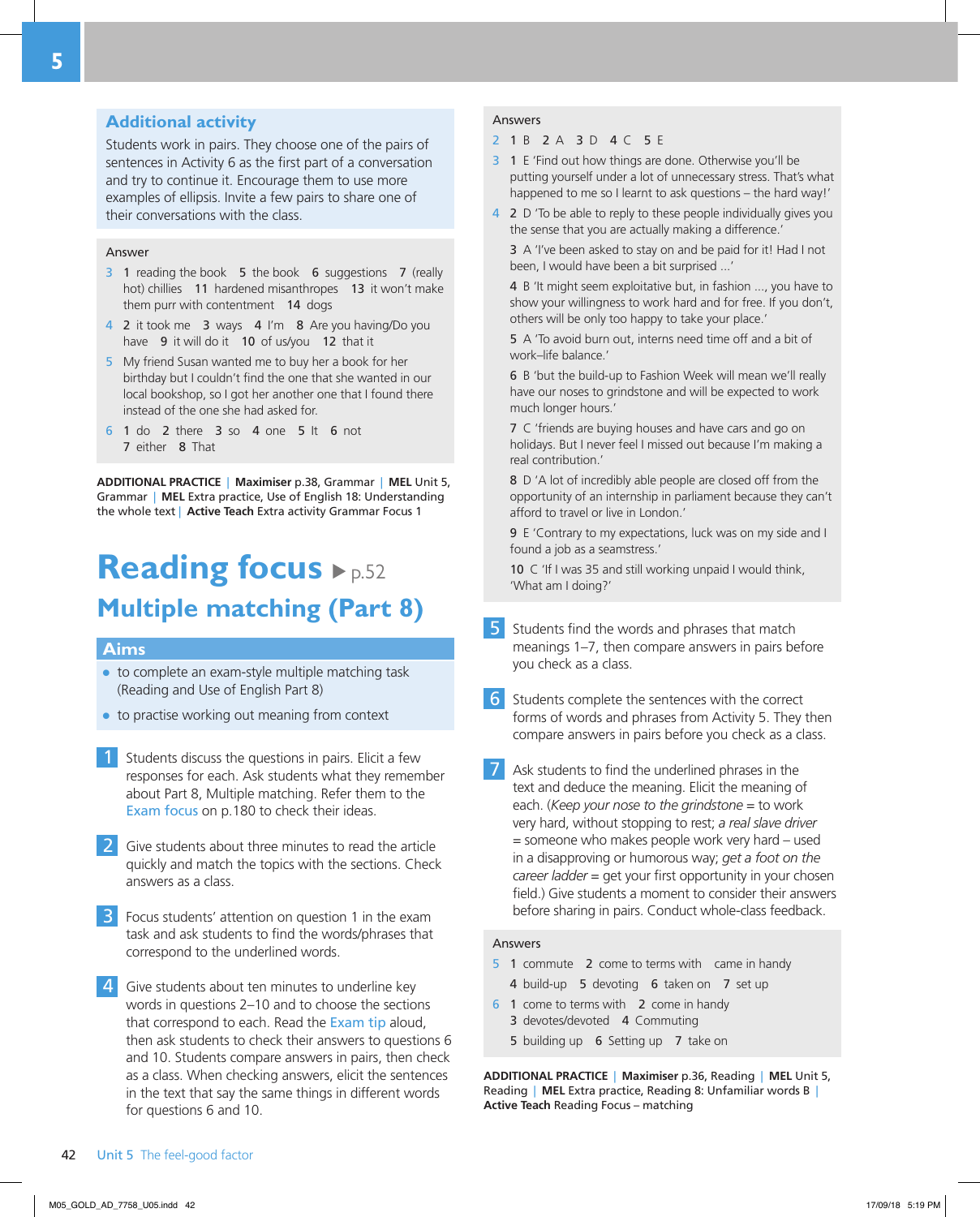### **Grammar focus**  $\rho_{p.54}$

- Students discuss the items in pairs. Check they understand *commute* (regularly travel a long distance to get to work) and elicit the word for a person who commutes: *commuter.*
- 2 Tell students that there is a range of ways to communicate hypothetical meanings in English and in this lesson you are going to review them. Elicit the meaning of *hypothetical* (based on a situation which is not real but might happen or one that didn't happen but potentially could have).

Students choose the correct alternative in each sentence. Ask them to compare their answers in pairs before you check as a class.

### **Hypothetical meaning**

#### **Aim**

● to review a range of ways to express hypothetical meaning

Refer students to the Grammar reference section on hypothetical meaning on p.156 and ask them to complete the exercise on p.157.

#### Grammar reference answers

- 1 would stop
- 2 didn't take
- 3 tidied up
- 4 could turn back
- 5 hadn't spent
- 6 didn't have to
- Students complete the rules about hypothetical meaning. Check answers as a class.
- 4 Read the instructions for Activity 4 with the class and point out that this is exam-like practice of Reading and Use of English Part 4. Emphasise the importance of understanding the first sentence before completing the gap. For example, in sentence 1, *wish I had* could fit grammatically, but would not have a similar meaning to the first sentence.
- 5 Students complete the sentences, then compare with a partner. Encourage them to ask at least one question about each of their partner's answers (e.g. *A: I know my friend wishes that she had studied more before she sat her driving test. B: Why, what happened? Did she have to retake the test?*).

#### Answers

- 2 1 A 2 C 3 F 4 G 5 B 6 D 7 E
- 3 1 past simple 2 noun/pronoun + *would* + infinitive 3 *if only* + noun/pronoun + past simple 4 past perfect 5 *could* + infinitive 6 past simple
	- 7 *rather* + noun/pronoun + past simple
- 4 1 wish I hadn't 2 would stop borrowing 3 you didn't tell 4 only people learnt/would learn 5 wish I didn't have **6** high time I wrote

**ADDITIONAL PRACTICE** | **Maximiser** p.38, Grammar | **MEL** Unit 5, Grammar | Photocopiable 5A *You wish!* | **Active Teach** Extra activity Grammar Focus 2

### **Vocabulary focus**  $\rho$ <sub>p.55</sub>

### **Prefix** *mis***- and false opposites**

#### **Aims**

- to expand knowledge of words beginning with the prefix *mis-*
- to clarify the meanings of some false opposites
- Tell students that there are three slightly different but related meanings of the prefix *mis-*. Write the words *misbehaviour, misunderstanding, mistrust* on the board*.*  Elicit the meaning of *mis-* in each case.
	- *1 bad or badly, e.g. misfortune, misbehaviour*
	- *2 wrong or wrongly, e.g. miscalculation, misunderstanding*
	- *3 used to refer to an opposite or the lack of something, e.g. mistrust*

Students complete the sentences, then compare answers in pairs before you check as a class.

Focus students' attention on the Language tip and read it aloud. Elicit the meaning of the false opposites *disease* (serious illness) and *ease* (if you do something *with ease*, it is easy for you; the antonym is *with difficulty*; if you are *at ease*, you feel relaxed; the antonym is *unease*). Students discuss the meanings of the underlined words in pairs. Ask them not to use dictionaries as meanings will be clarified in Activity 3.

#### **Additional activity**

Ask students to identify the syllable stress in the underlined words. Demonstrate the pronunciation for students to check. Alternatively, students could look up the words in www.ldoceonline.com and play the sound recording to check.

*unassuming* /ˌʌnəˈsjuːmɪŋ/ *inadvertently* /ˌɪnədˈvɜːtəntli/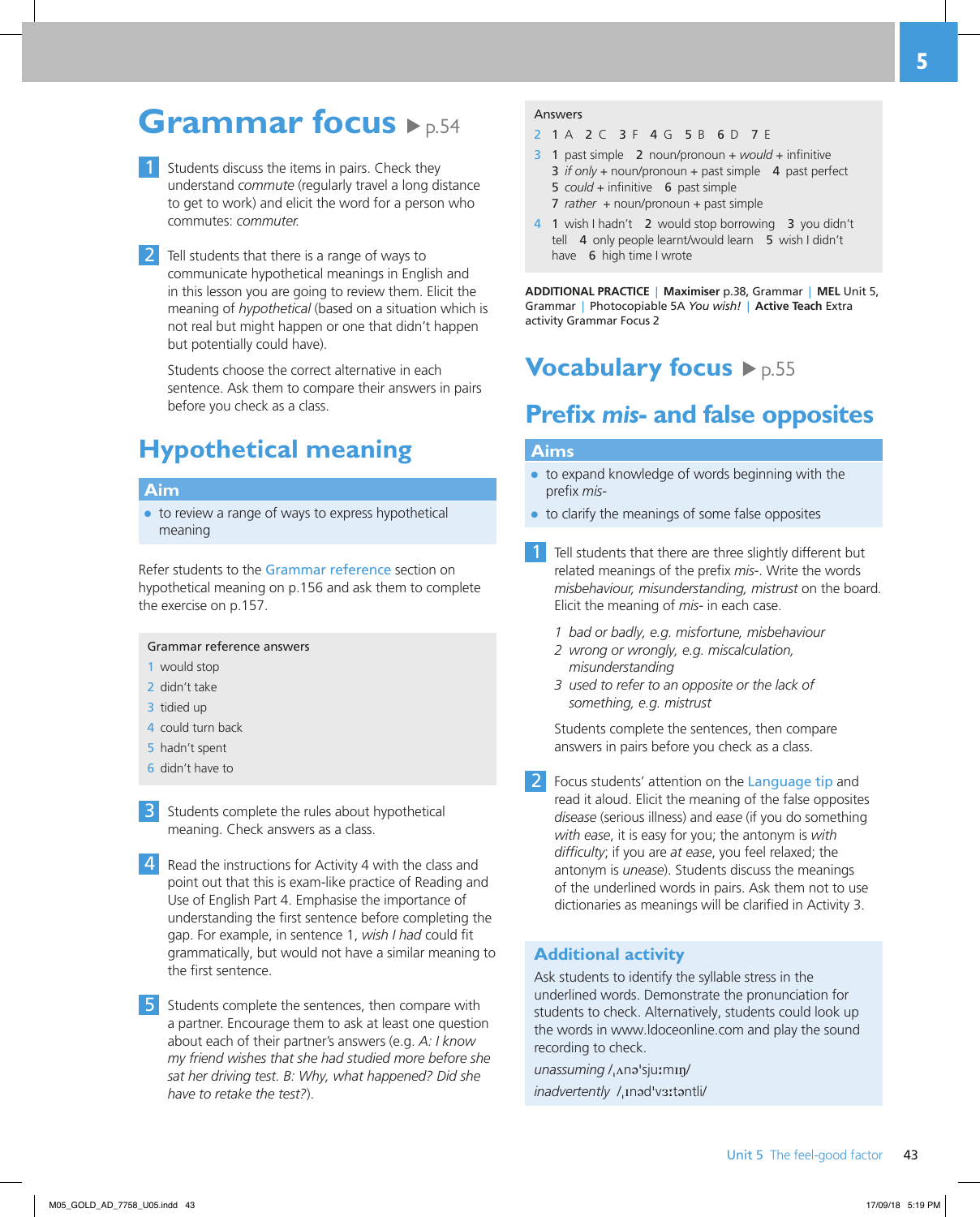*insipid* /ɪnˈsɪpɪd/ *nondescript* /ˈnɒndəˌskrɪpt

*nonchalant* /ˈnɒnʃələnt \$ ˌnɑːnʃəˈlɑːnt/ *disgruntled*  /dɪsˈɡrʌntld/

3 Students match the underlined words from Activity 2 with meanings A–F. Go through the answers with the class and, for each underlined word, elicit whether it has a base form and whether it has an opposite, or is a false opposite.

4 Students answer the questions individually, then share their answers in pairs.

#### **Answers**

- 1 1 misunderstanding 2 misguided 3 misconceptions 4 misleading 5 misgivings 6 misinterpretation 7 misprint 8 mistrustful
- 3 1 F 2 A 3 B 4 E 5 C 6 D

**ADDITIONAL PRACTICE** | **Maximiser** p.38, Vocabulary | **MEL** Unit 5, Vocabulary | Photocopiable 5B *Hit and mis-* | **MEL** Extra practice, Use of English 5: Word building in context | **Active Teach** Game: Noughts and crosses

### **Writing focus**  $\blacktriangleright$  p.56 **Review (Part 2)**

covering key features

#### **Aim**

● to identify the key features of a review

Remind students that for more information on writing reviews, they can read the Writing reference on p.176 for homework.

- 1 Students work in pairs to discuss the questions. Elicit a few ideas for each question.
- 2 Tell students to ignore the gaps for now. Ask them to do this exercise in two stages. First, they should identify which extracts include factual information. Then they should decide which extracts include an element of opinion, and whether it is positive or negative.
- 3 Students match extracts 1–8 with key features A–D. Check answers as a class. Point out that students should make sure to include these key features when writing their reviews.

#### Answers

- 2 1 factual information
	- 2 negative opinion
	- 3 factual information
	- 4 factual information
	- 5 negative opinion
	- 6 negative opinion
	- 7 negative opinion
	- 8 negative opinion

3 1 B 2 C 3 A 4 A 5 C 6 C 7 D 8 A

### **Vocabulary**

#### sentence adverbs

4 Read the Language tip aloud. Focus students on the adverbs in the box, and clarify or elicit the meanings of *hopefully* (a way of saying what you hope will happen) and *ironically* (used when talking about a situation in which the opposite of what you expected happens or is true). Students add the sentence adverbs to the extracts in Activity 2 then compare in pairs before checking as a class.

#### **Additional activity**

Check that students understand what a sentence adverb is and how sentence adverbs differ from regular adverbs. Point out that a sentence adverb relates to the whole sentence that contains it and is usually used to describe the speaker's attitude, whereas a regular adverb modifies a verb, adjective or other adverb. Tell students that sentence adverbs are useful for expressing opinions in a review. They are usually placed at the beginning of a sentence. To further illustrate the difference between a regular adverb and a sentence adverb, write the following on the board:

- *1 Sadly, she left.*
- *2 She left sadly.*

Ask students to discuss the difference in meaning between the two sentences, then elicit the answer. The first sentence, where *sadly* is used as a sentence adverb, communicates that the speaker feels sad about the whole sentence ( i.e. the fact that she left). In the second sentence, *sadly* modifies the verb *left*, so it communicates that she left in a sad manner.

- 5 Students look at the exam task and discuss which two films they would like to review.
- 6 Refer students back to features A–D in Activity 3. Read the **Exam tip** aloud, then ask students to make notes about the two films they chose under those headings.